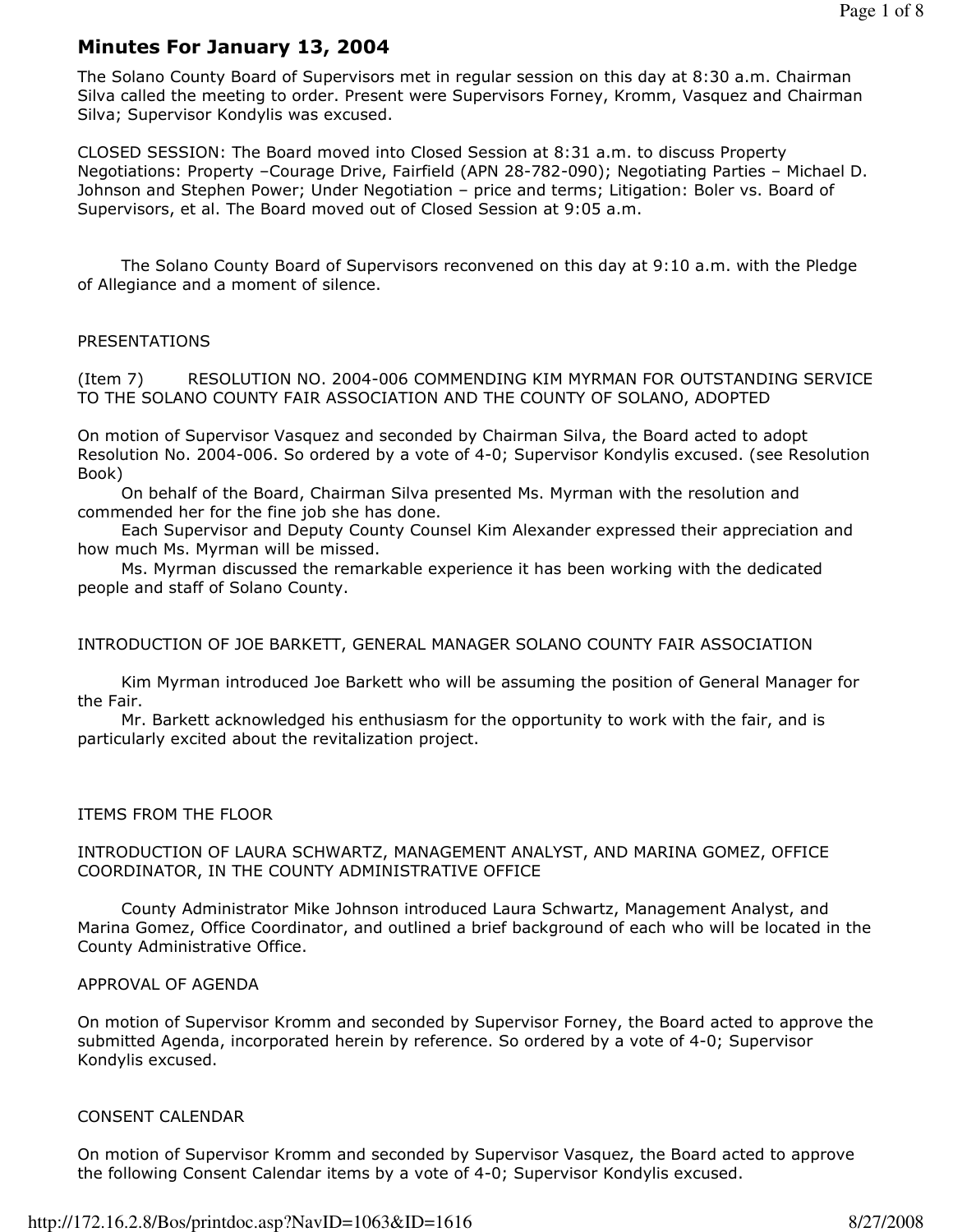(Item 13) MINUTES OF THE BOARD OF SUPERVISORS MEETING OF DECEMBER 9 AND DECEMBER 16, 2003, as outlined in the Agenda Submittal from the Clerk of the Board dated January 13, 2004, incorporated herein by reference, approved.

(Item 14A) RESOLUTION NO. 2004-007 AFFIRMING SOLANO COUNTY'S SUPPORT OF THE NAACP PROGRAM IN VALLEJO TO RECOGNIZE DR. MARTIN LUTHER KING JR. DAY, JANUARY 19, 2004, adopted. (see Resolution Book)

(Item 14B) RESOLUTION NO. 2004-008 AFFIRMING SOLANO COUNTY'S SUPPORT OF THE 6TH ANNUAL TOURO UNIVERSITY TRIBUTE TO DR. MARTIN LUTHER KING, JR. AND HUMANITARIAN AWARD, adopted. (see Resolution Book)

(Item 14C) RESOLUTION NO. 2004-009 AFFIRMING SOLANO COUNTY'S SUPPORT AND PARTICIPATION IN THE 2004 TRI-CITY OBSERVANCE OF THE BIRTHDAY OF DR. MARTIN LUTHER KING, JR., adopted. (see Resolution Book)

(Item 14D) RESOLUTION NO. 2004-010 RECOGNIZING THE CONTINENTAL OF OMEGA BOYS AND GIRLS CLUB ON ITS 37TH ANNIVERSARY, adopted. (see Resolution Book)

(Item 15) AMENDMENT TO AGREEMENT WITH U. S. DEPARTMENT OF THE INTERIOR RE RECREATION PROGRAM AT LAKE SOLANO, as outlined in the Agenda Submittal from General Services dated January 13, 2004, incorporated herein by reference, approved and Chairman authorized to sign said amendment on behalf of Solano County.

(Item 16) CALWORKS AND CHILD WELFARE PARTNERSHIP PROJECT GRANT RE YOUTH ENRICHMENT SERVICES PROJECT, as outlined in the Agenda Submittal from Health and Social Services dated January 13, 2004, incorporated herein by reference, accepted and Chairman authorized to sign said grant on behalf of Solano County.

 APPROPRIATION TRANSFER OF UNANTICIPATED REVENUE FOR FY2003/04 IN THE AMOUNT OF \$45,000, as outlined in the Agenda Submittal from Health and Social Services dated January 13, 2004, incorporated herein by reference, approved.

(Item 17A) RESOLUTION NO. 2004-011 AUTHORIZING SUBMITTAL OF A GRANT APPLICATION AND THE EXECUTION OF THE GRANT AGREEMENT RELATED TO THE SEX OFFENDER MANAGEMENT DISCRETIONARY GRANT PROGRAM, adopted. (see Resolution Book)

(Item 17B) AGREEMENT WITH FAMILIES FIRST TO PROVIDE INTENSIVE IN-HOME INTERVENTION SERVICES, as outlined in the Agenda Submittal from the Probation Department dated January 13, 2004, incorporated herein by reference, approved and Chairman authorized to sign said contract and County Administrator authorized to execute any contract amendments and budgetary matters on behalf of Solano County.

## **ORDERS**

(Item 19) BOARD OF SUPERVISOR APPOINTMENTS TO VARIOUS BOARDS AND COMMISSIONS FOR 2004, CONTINUED TO JANUARY 27, 2004

 The Board was provided with an Agenda Submittal dated January 13, 2004, incorporated herein by reference, regarding consideration of Board member assignments to various boards and commissions for 2004.

 Chairman Silva voiced concern with the absence of Supervisor Kondylis and requested the matter be considered January 27, 2004. Chairman Silva noted he would be stepping down from the Fouts Springs Youth Facility Board of Directors to give Supervisor Forney, per request, the opportunity to serve on that board.

 Donald Tipton, Vallejo, expressed concern with Board representation to the Vallejo Sanitation and Flood Control District (VSFCD), and requested a public member be considered for this position or the alternate position on the VSFCD.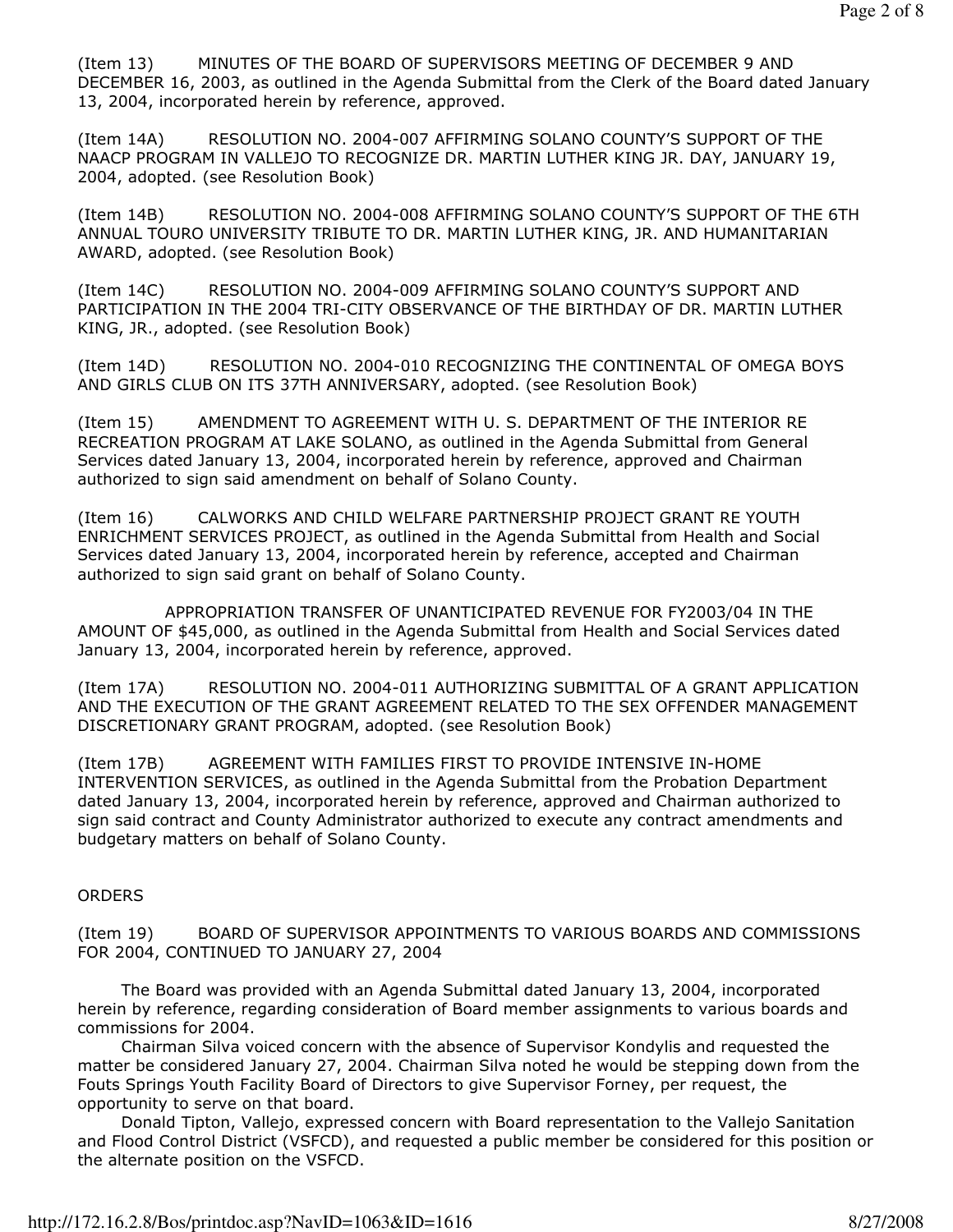# (Item 20) ACTIONS RELATED TO CONSTRUCTION, MAINTENANCE AND OPERATION OF A REFINED PETROLEUM PRODUCTS PIPELINE WITH SFPP, L.P., CONTINUED TO JANUARY 27, 2004

On motion of Supervisor Kromm and seconded by Supervisor Forney, the Board directed that the proposed ordinance be read by title only. So ordered by a vote of 4-0; Supervisor Kondylis excused. The Board was provided with an Agenda Submittal from County Administrator's Office dated January 13, 2004, incorporated herein by reference, regarding granting a Public Utility Pipeline Franchise to SFPP, L.P.

Chairman Silva voiced concern that an appeal had been filed, and questioned how the Board could take action with the outstanding appeal, noticing of the actions, and regarding the negotiations that are going on, responding Mike Yankovich, Department of Environmental Management, outlined the approval at the Planning Commission and the problems relating to noticing and re-noticing. The appeal by a property owner is relating to the location of the pipeline through his property and that the property owner would like the pipeline to go along the property lines. Currently negotiations are going on for this appeal, which may be withdrawn. Mr. Yankovich discussed noticing in the papers for the first notice, the amended notice appearing only in the Daily Republic as well in both instances individual notices were sent to each of the affected property owners.

Chairman Silva noted discussion with one of the property owners, and voiced concern with the amount of only \$30,000 being offered to the County for a hazmat program, and feels with an appeal in place the Board should not consider this action today.

Supervisor Forney posed questions relative to negotiations for the easements, Charlene Ping, County Administrator's Office, understands negotiations have taken place with the private property owners. The pipeline franchise encompasses 44 miles through the County; this action today is for about 4.4 miles of County property that the pipeline will pass through.

Responding to questions posed by Supervisor Kromm regarding grounds for the appeal, how the appeal will be resolved, and when the appeal would be brought to the Board, Mr. Yankovich outlined the concerns of the appeal; and noted the appeal will come to the Board January 27, 2004 in relation to the Planning Commission decision.

Chairman Silva feels a bond should be included in the Franchise Agreement just in case there are any problems with spills or with the pipeline in the future.

Deputy County Counsel Jim Laughlin noted the action today relates to the placement of pipeline in County roadways. The Planning Commission has approved the general route through the County, and the approval of the franchise agreement will not affect the appeal. The appeal has to do with the location of the pipeline outside of the roadways on private property.

Chairman Silva noted consensus to consider this matter on January 27, 2004. This would give staff the opportunity to work with Kinder Morgan for a bond and for further discussion to increase the funding for a County hazmat program.

(Item 21) VOTING EQUIPMENT CONTINGENCY PLAN TO CONDUCT THE MARCH 2004 PRIMARY ELECTION, APPROVED

 Registrar of Voters Laura Winslow reviewed the information contained in the Agenda Submittal from her department dated January 13, 2004, incorporated herein by reference, regarding the contingency plan to conduct the March 2004 Primary Election if the California Secretary of State decertifies the Diebold Touchscreen voting systems. Ms. Winslow noted absolute confidence in the Diebold System and its integrity, outlined the extensive checks and balances staff performs before and after the election, discussed the manual check required by law of voter ballots, and noted that a facsimile of any ballot cast on any given machine can be produced. Ms. Winslow noted oversight on the conversion, testing and security is being conducted in cooperation with the MIS department, and expressed confidence that the Secretary of State will let the certification stand. The three conditions set on the Diebold equipment certification had nothing to do with the equipment hardware or software.

 Responding to questions posed by Chairman Silva relating to the backup plan, Ms. Winslow highlighted points of the backup plan for optical scan Countywide, the potential of not having hardcopy ballots available to the voters if the plan is initiated, and the need to redo the sample ballot book if the plan is initiated.

 Chairman Silva noted the use of the Contingency Plan is contingent upon the Secretary of State decertifying Diebold on January 15, and questioned what it will mean if the Diebold equipment is decertified, Ms. Winslow noted the decertification process takes months, and discussed conflicting information coming from the Secretary of State's Office. The case with Diebold is a procedural issue; the software in question was installed in every California County at the direction of the Secretary of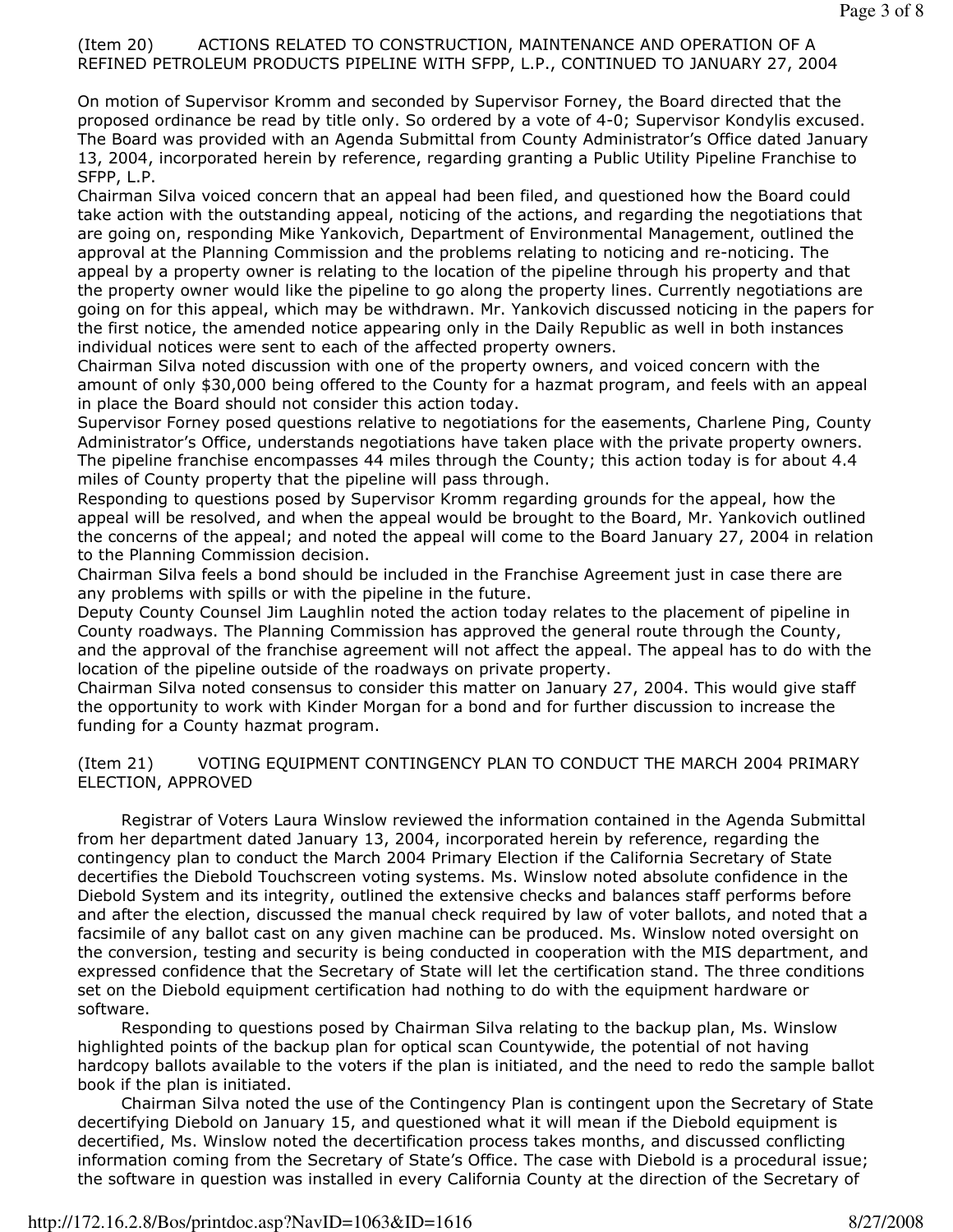State. If the Secretary of State decertifies the Diebold equipment on January 15th the County can still use the Touchscreen or can convert to the optical scan, but Ms. Winslow noted that the optical scan system is also a Diebold system. With the optical scan process the County would have to purchase high-speed scanners.

 Responding to questions posed by Chairman Silva regarding who would pay the added costs of printing if the equipment were decertified, County Counsel Dennis Bunting noted that if there is decertification that would be considered a material breech of the contract, and Diebold would probably be responsible for consequential damages.

 Supervisor Forney voiced concern for the State and the Voters with the uncertainty surrounding the Diebold system, and noted when new software is introduced it must go through a certification process.

 Ms. Winslow noted over the years the software in every county has been modified, and none of the vendors have gone through a State certification process on the software upgrades. This is part of the confusion, and feels the State should put the certification requirement in place.

 There was a brief discussion regarding the lengthy decertification process and the use of the equipment for the March election.

 Ira Rosenthal, Chief Information Officer, outlined the security measures in the software and hardware and the many checks and balances in the process. Mr. Rosenthal feels there has never been an issue of software quality or security with the hardware and software the County purchased. The issue has been centered on how Diebold has conducted business, the problems with the State process and the conflicting information given to the vendors. The punch card and scan system are software based; the only change is the device the voter uses to submit their ballot.

 Supervisor Kromm discussed the software that has been used for tabulation of the ballots for the last 20 years, and noted the difference is the quality of staff and the quality of the Registrar of Voter's Office operations. The County has experienced a very low error rate.

 Responding to questions posed by Supervisor Vasquez regarding how a recount would be done, Ms. Winslow outlined the process that would be followed, noting that a paper ballot facsimile would be produced for each ballot from each machine in a precinct to allow for a manual count of the ballots. Ms. Winslow noted concerns with a voter verifiable receipt for voters.

 Supervisor Forney posed questions regarding voter outreach programs, Ms. Winslow noted there are demonstrations scheduled in public locations and with public organization in all the cities in the County. The public response has been overwhelmingly in support of the equipment since it is easy to use.

 Mary Magill, United Democrats/Gray panthers, feels the people would be better served if the March election were delayed rather than using untrustworthy equipment, discussed voting problems in the past in areas that used Diebold equipment, feels that all aspects of the Diebold hardware and software are not being tested, there are major security issues, and feels this equipment is untrustworthy.

 Doug MacDonald, Community Labor Alliance, asked the Board to discard these systems now, feels Diebold is in breech of contract, feels votes can be manipulated in the machines, discussed questionable voting results in 2000 with the use of Diebold equipment, flaws in the Diebold "GEMS" equipment, and noted the need to protect the democratic process.

 Clif Poole, Vacaville, noted with the 17 counties accounting for approximately 30% of the State, the Secretary of State will either postpone the election or will certify the Diebold machines. Mr. Poole feels this is not a decision for the Board, but for the Secretary of State, and feels the County should go ahead, let the Secretary of State make their decision, and feels with such a large percentage of the State effected there will be some resolution, and suggested moving forward with the original plan.

 Chairman Silva noted a call was received from Karl Seelbach, Vallejo, expressing opposition to the Diebold voting Equipment, and feels the County needs to get more accountable equipment, such as the scanning equipment.

 Hadieh Elias, Benicia, urged the County not to use the Diebold equipment, voiced concern with the effects on world perception of the democratic process with the problems with the Presidential Election in 2000. Ms. Elias noted the votes need to be counted properly, feels software can be manipulated, Democracy cannot be sacrificed for the sake of time, the public vote should not be placed in the hands of private corporations, voiced concern that this software that can not be checked, and with the potential for a conflict of interest with Diebold political contributions. There is scientific evidence that software can be manipulated, the public needs a paper trail that can be used for a recount if it is needed.

 Supervisor Kromm briefly discussed the practice of vote buying and selling in the early 1900's resulting in the voter only getting a small receipt of the ballot that they cast, responding Ms. Elias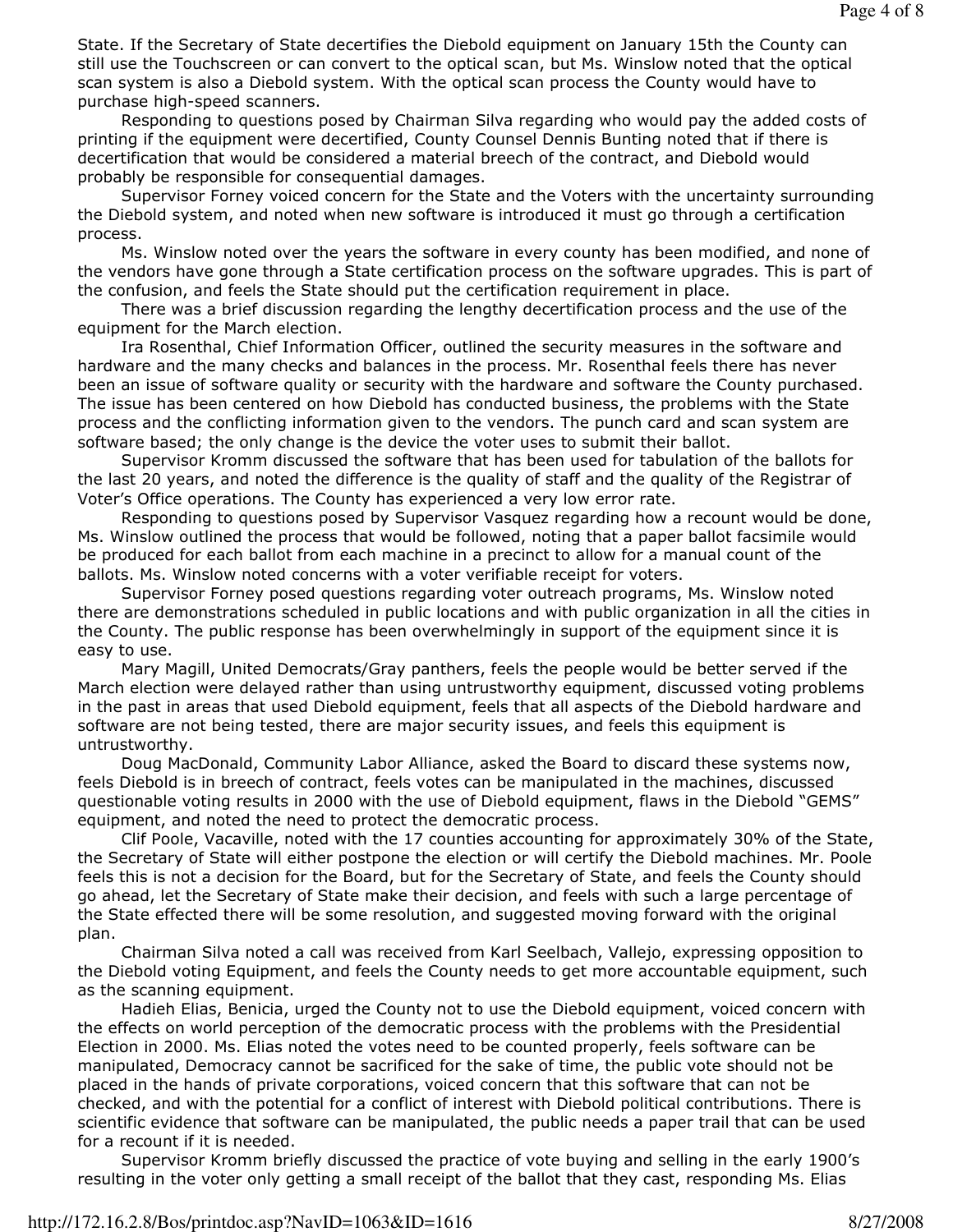voiced concern with voter fraud and incomplete recounts.

 Chairman Silva discussed the proposal for a ballot for the voter to review the print that would be held by the Registrar as a hard copy for recount if needed. The equipment is only as good as the person using it and/or the person furnishing the hardware, and Chairman Silva wants the Registrar to be prepared to move ahead with the election, feels an excellent job has been done in the Registrar's Office, is not opposed to electronic voting but is concerned with the negative publicity Diebold has gotten over the last two years.

 Supervisor Kromm supports the contingency plan, noted the importance of voter confidence, the need for stringent testing all through the process, the process and professional expertise used in the determination to purchase the Diebold equipment, the procedures and techniques that have been developed to ensure all votes are counted, and is confident that the Registrar will ensure the accuracy of the vote. Supervisor Kromm discussed personal experience with the unreliable and inaccurate exit pole information distributed by the Voter News Service resulting in discontinuing exit poll tabulation.

 Supervisor Vasquez expressed concern with this equipment, wants a way to ensure his vote is counted and not manipulated, noted the need to reassure the voter all votes will be accounted for, feels many voters will revert to the Absentee Ballot, and endorsed the contingency plan.

 Chairman Silva voiced concern if there would be legal ramifications if the County uses a Diebold scan system if the Touchscreen is decertified, endorses a backup plan, but recommended looking at other equipment and wants a report back January 27, 2004 if Diebold Touchscreen equipment is decertified.

 Mr. Bunting indicated a decertification would take some time, the Diebold scanning system it would be used in mitigation of damages, which the County would be obligated do.

 Ms. Winslow discussed the lengthy selection process for a vendor and feels that if the equipment is decertified the County may be using the Touchscreen equipment for the November 2004 election also.

 On motion of Supervisor Kromm and seconded by Supervisor Vasquez, the Board acted to endorse the Contingency Plan that would be used if the Secretary of State decertifies the Diebold Touchscreen Voting System for the March 2004 Primary Election. So ordered by a vote of 3-1, Chairman Silva voted no and Supervisor Kondylis was excused.

(Item 22) RESOLUTION NO. 2004-012 AUTHORIZING THE ACQUISITION OF REAL PROPERTY LOCATED AT 625 BROADWAY STREET IN THE CITY OF FAIRFIELD, CALIFORNIA (SOLANO COUNTY ASSESSOR PARCEL #030 292 16), ADOPTED

The Board was provided with an Agenda Submittal from General Services dated January 13, 2004, incorporated herein by reference, regarding the purchase of real property located at 625 Broadway Street, Fairfield, from Russel and Helen Kalis.

Chairman Silva opened the public hearing. As there was no one who wished to speak on this matter, the public hearing was closed.

 On motion of Supervisor Kromm and seconded by Supervisor Vasquez, the Board acted to adopt Resolution No. 2004-012 Authorizing the Acquisition of Real Property Located at 625 Broadway Street in the City of Fairfield, California (Solano County Assessor parcel #030 292 16). So ordered by a vote of 4-0. Supervisor Kondylis excused. (see Resolution Book)

(Item 23) REPORT RE PRIVACY OF MEDICAL RECORDS OBTAINED BY THE SOLANO COUNTY EMERGENCY MEDICAL SERVICES (EMS) AGENCY, RECEIVED

Michael Frenn, Administrator of EMS Services, reviewed the information contained in the Agenda Submittal from his department dated January 13, 2004, incorporated herein by reference, regarding the privacy of medical information obtained by the EMS. Mr. Frenn assured the Board that EMS is entitled to the information and exercises all due diligence in the management of the information and provides no disclosure information to any outside individual or organization.

Clif Poole, Vacaville, addressed portions of the report presented by Mr. Frenn noting he is not concerned with the reporting of communicable disease information, feels information could be garnered from the initial responder if needed, and feels with EMS is duplicating efforts with collection of the information. Mr. Poole voiced concern that the Solano Medical Services Cooperative (SMSC) is not a State EMS agency it is a cooperative, that reports are being forwarded to SMSC, and noted it is only legal to share information with other agencies that is necessary for specific issues and the oversight agency is not entitled to all the information including the identifiers. Mr. Poole questioned why the information is shared with the Solano Medical Services Cooperative, and noted that the EMS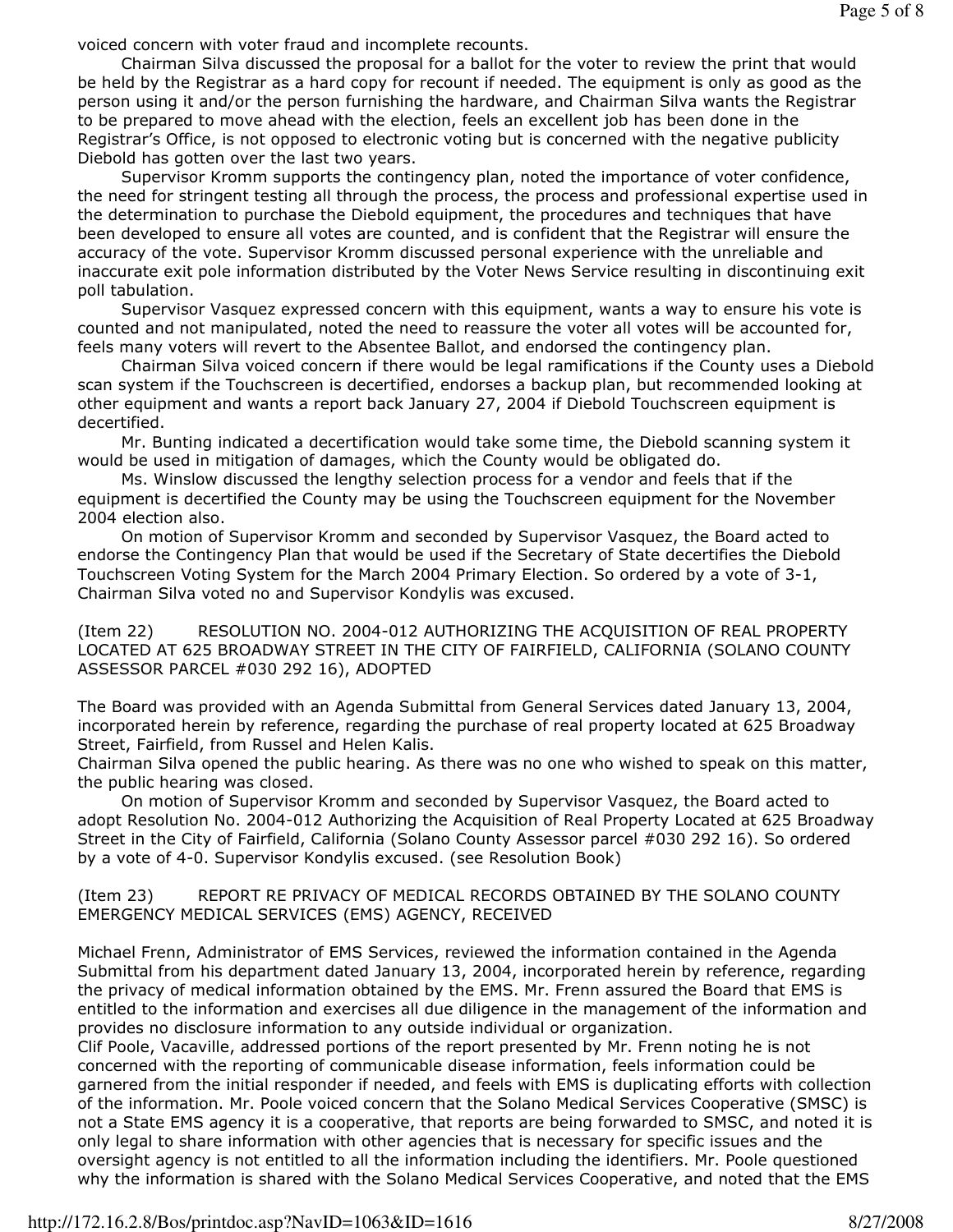director must be a licensed physician and surgeon, and feels the County is expanding departments and duplicating services of other agencies. Mr. Poole feels the SMSC does not meet the statutory requirements for an EMS agency, that the Board, as an elected body, cannot delegate their authority to a cooperative, questioned many aspects of the information being gathered, feels the EMS is only entitled to limited information, and requested the identifiers be eliminated from the questionnaire. Mr. Frenn noted the SMSC is a joint powers authority that the Board designated as the local EMS agency as allowable per statute; the State EMS agency has approved the organizational structure of SMSC, discussed the authority and responsibility of JPA, and the hiring process taking place for a new EMS Medical Agency Director.

Responding to questions posed by Supervisor Vasquez regarding how critical the identifier information is, Mr. Frenn to the identifier is critical to some portions of the operation, and County Counsel has determined it is legal for EMS to collect that information.

Mr. Poole noted the identifier is only critical in certain circumstances; there are ways to track information with the medical document number, and again voiced concern with the County keeping information that is not necessary.

Mr. Frenn noted the hospitals do not track patients by the EMS Patient Care Report number, patients are sent to many out of County facilities, and the only way individual patients are tracked is by their name. Mr. Frenn noted the Health Insurance Portability and Accountability Act (HIPAA) determines who can get information and under what circumstances it can be used, and noted that this information is used within the EMS agency only.

Chairman Silva noted satisfaction with the security and the necessity to gather the information by EMS.

## (Item 24A) REPORT REGARDING THE 2003 BIOSOLIDS APPLICATION PERIOD, RECEIVED

Terry Schmidtbauer, Environmental Health Supervisor, reviewed the information contained in the Agenda Submittal from his department dated January 13, 2004, incorporated herein by reference, regarding the 2003 biosolids application period. The 2003 Biosolids Application Year End Report was reviewed through a visual presentation that outlined the land application locations and quantities, sources of the material, the inspection schedule and staffing costs, monitoring and testing of regulated and non-regulated chemicals, monitoring and testing the soil, monitoring and testing wind speed, investigation of complaints, cost to the sewer treatment plants, a USEAP updates to the Dioxin decision and the new heavy metal evaluation, a State regulatory update, and the County seeking research and research partners.

There was a short discussion regarding the comparison testing data of the providers and the County, in 2004 East Bay Municipal Utility District (EBMUD) will not be providing biosolids material to Synagro for spreading in Solano County, and the Sustainable Land Application Conference and topics discussed there.

Marci Coglianese, Mayor City of Rio Vista, questioned why samples for pathogens were not taken to match field results and that only one of the daily samples was tested weekly. Ms. Coglianese feels this is a good start, there are still some questions, requested dialog continue on biosolids with the stakeholders, that County staff sit down with the applicators and the citizens to lay the ground work prior to the 2004 spreading season, noted changes of the EPA Action Plan in response to the original National Research Council Report and the summit relative to rapid investigation of health related complaints. Mayor Coglianese noted on Sunday January 4th Rio Vista experienced a strong odor problem, and the confusion on how to contact the County for help. The communication link needs to be established.

Responding to comments by Mayor Coglianese, Mr. Schmidtbauer noted in the next year the product will be sampled for pathogens, testing information from the generators in the past has shown the pathogens have been much lower than the set limits. Samples were collected on a daily basis, they were screened and then one was sent to the lab on a daily basis. The results reviewed were from these samples, and feels these random sample results are capturing a true representation of the concentration of chemicals and the heavy metals in the product. The County samples were also compared to the generator and Synagro samples. It is the intention of the Department of Environmental Management to include the same stakeholder group in meetings prior to the 2004 season.

 Supervisor Forney questions if phone numbers have been made available for after hours contact, Mr. Schmidtbauer noted there is an after hours phone line, Sheriff's dispatch could be called and they would contact the hazmat team from Environmental Management that is on 24 hour call.

 Suggestions were made to post the phone number on the website and to provide that emergency number to the local police department dispatch centers and fire departments.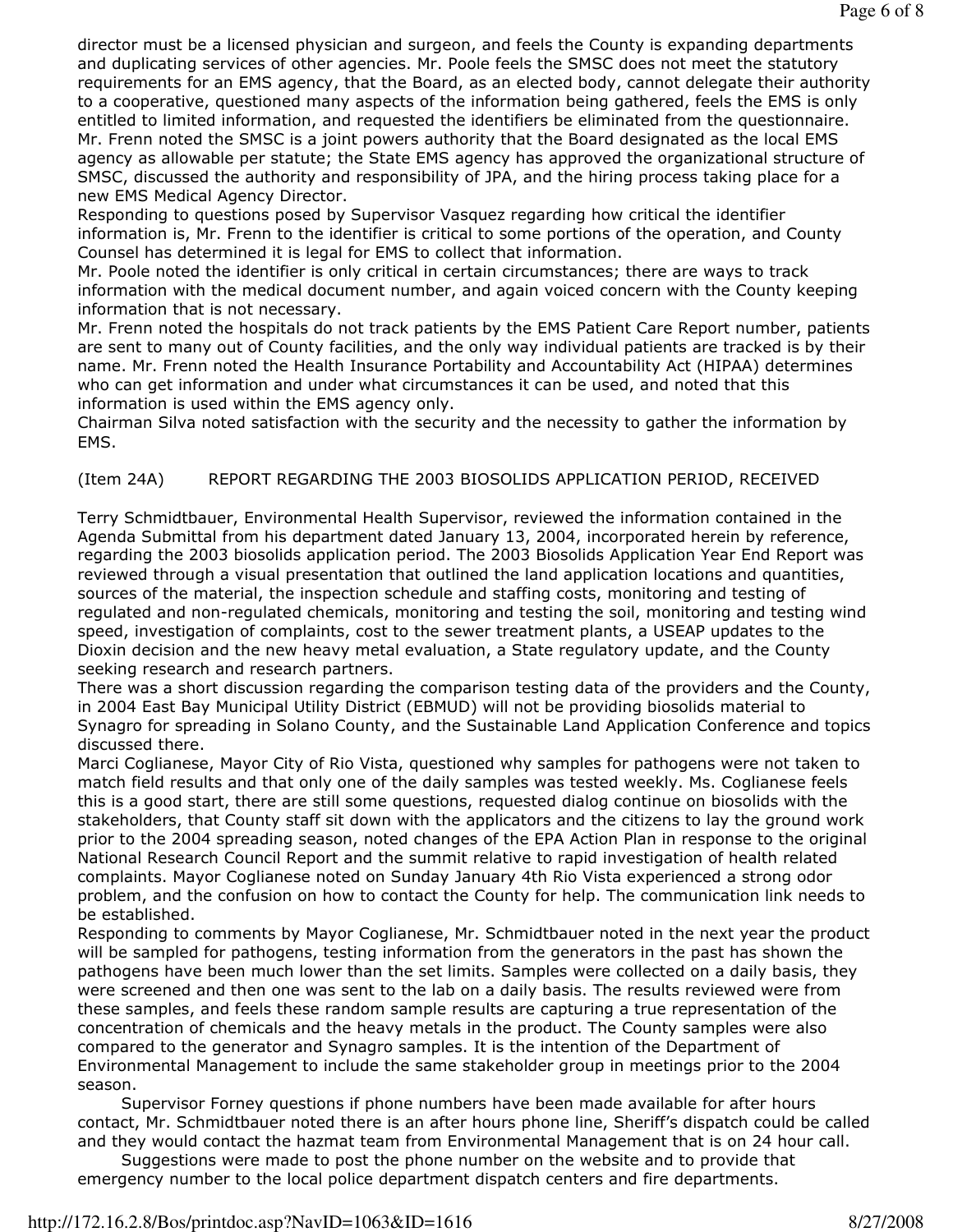David Marianno, Suisun, thanked the Board for their cooperation and continued process to establish an ordinance and institute stringent restrictions when needed, and feels the reduced spreading for 2004 is due to these restrictions. The farmers are now taking the opportunity to more considerate of their neighbors, and thanked the Board and the Department of Environmental Management for their work.

 James Witty, Land Application Operations Manager for Synagro, feels the 2003 season was successful through the selection of remote spreading sites and with staging areas that were away from public roads and the residents. Mr. Witty provided a copy of a letter responding to a petition requesting the EPA place an immediate moratorium on the land application of sewage sludge, incorporated herein by reference.

Supervisor Kromm briefly discussed Potrero Hills Landfill taking biosolids to use for daily cover from the Fairfield/Suisun Sanitary District and availability of an EIR for the proposed composting of biosolids at Potrero Hills Landfill in the future; and with the location for testing of the rapid response scooping and protocol development.

Responding to questions posed by Supervisor Kromm regarding the standards, protocols and procedures regarding biosolids spreading in Merced County, Mara Banarins, East Bay Municipal Utility District (EBMUD) noted Merced County does have an ordinance in place with numerous controls, that does require incorporation. Merced County is predominately agriculture without the encroachment issues, and biosolids spreading is well supported. EBMUD issued a new RFP for services, 80% of the product will go to a landfill and 20% will be diverted for land application. Ms. Banarins noted future meetings with the stakeholders in Merced County, and will follow the same plan that was used in Solano County. Ms. Banarins commended everyone for coming together to deal with the issue and noted how key communication is to understand before decisions are made.

(Item 24B) RESOLUTION NO. 2004-013 ADOPTING AN AMENDMENT TO THE FEE SCHEDULE FOR THE DEPARTMENT OF ENVIRONMENTAL MANAGEMENT, ENVIRONMENTAL HEALTH SERVICES DIVISION, ADOPTED

Terry Schmidtbauer, Environmental Health Supervisor, reviewed the information contained in the Agenda Submittal from his department dated January 13, 2004, incorporated herein by reference, regarding establishing a \$10 per acre biosolids research and education fee for the land application of biosolids.

Supervisor Vasquez commended staff and the community for their involvement, and discussed how important communication is to the process.

 On motion of Supervisor Forney and seconded by Supervisor Kromm, the Board acted to adopt Resolution No. 2004-013 approving the fee schedule. So ordered by a vote of 4-0; Supervisor Kondylis excused.

## APPOINTMENTS/RESIGNATIONS TO BOARDS AND COMMISSIONS

 On motion of Supervisor Forney and seconded by Supervisor Kromm, the Board acted to approve the following appointments and/or resignations to Boards and Commission. So ordered by a vote of 4-0; Supervisor Kondylis excused.

(Item 25A) JAMES EDGAR, FRANK JOHNSON, MIKE TEMPS, GARY FRUGOLI, RICHARD TESENE, RICHARD RADIGONDA AND TOM ATWOOD APPOINTED AS THE INITIAL BOARD OF TRUSTEES OF GRIZZLY WEST RECLAMATION DISTRICT NO. 2136, as outlined in the Agenda Submittal from County Counsel dated January 13, 2004, incorporated herein by reference, approved.

(Item 25B) 2004 SOLANO PARTNERSHIP AGAINST VIOLENCE (SPAV) MEMBERS APPOINTED, as outlined in the Agenda Submittal from the Office of Family Violence Prevention dated January 13, 2004, incorporated herein by reference, for terms to expire December 31, 2004, approved.

(Item 25C) APPOINTMENT OF KEN SCARBERRY TO THE SOLANO COUNTY CHILD CARE PLANNING COUNCIL, as outlined in the Agenda Submittal from the Children's Network of Solano County dated January 13, 2004, incorporated herein by reference, certified.

(Item 25D) RESIGNATION OF CATHERINE ALEXANDER AND KERRILYNN BOOTH, as outlined in the Agenda Submittal from the Children's Network of Solano County dated January 13, 2004, incorporated herein by reference, accepted.